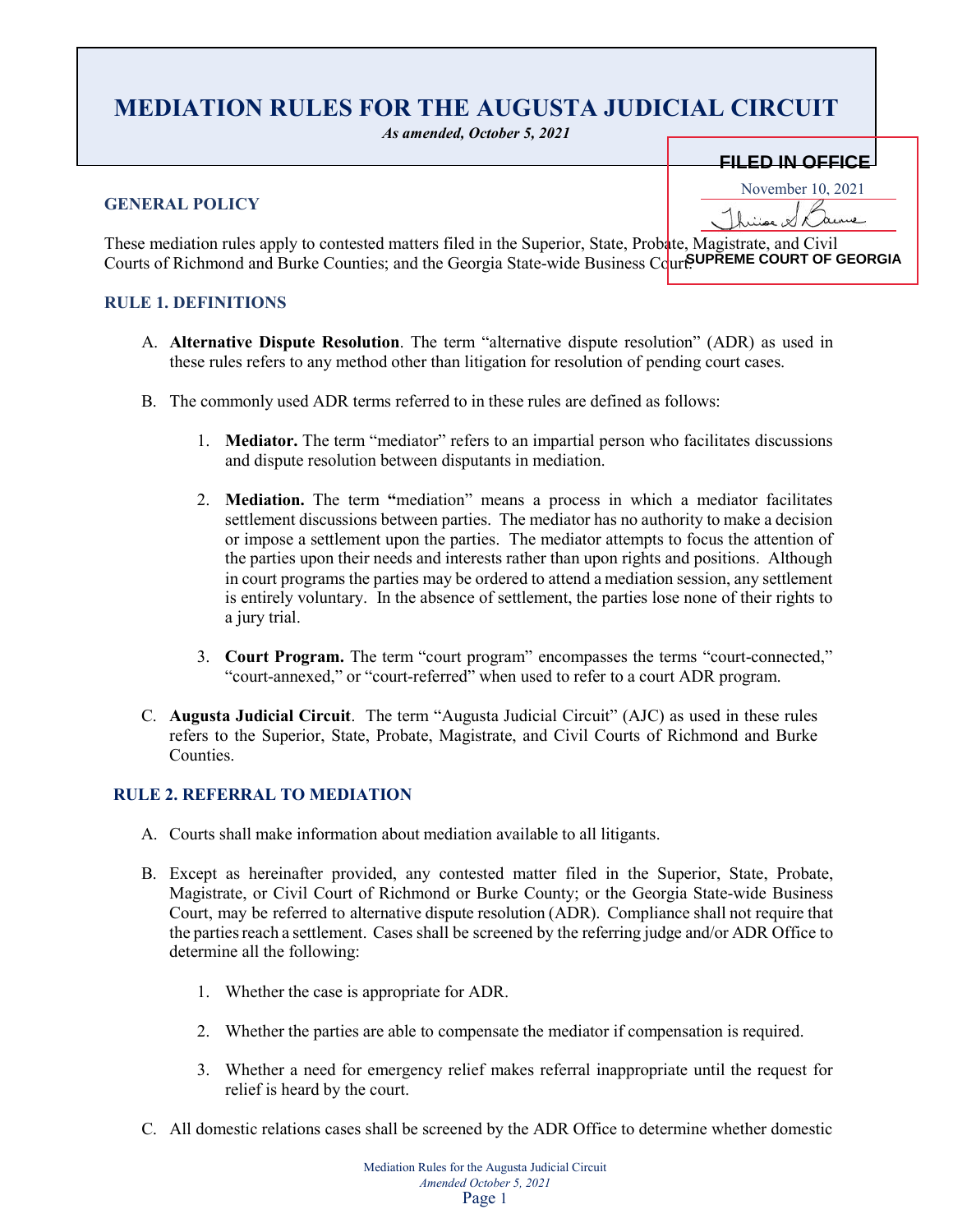violence issues are present and whether mediation is appropriate as outlined below and as required by Appendix D of the *Georgia Supreme Court ADR Rules*. All cases of any type filed in any class of court should be screened using these procedures when issues of domestic violence are present.

- 1. Criminal cases that involve domestic violence or cases arising solely under the Family Violence Act shall not be referred to mediation from any court. However, a case filed as a divorce action or other domestic relations matter that contains a count under the Family Violence Act is not precluded from referral to mediation and shall be screened pursuant to the *Rules for Mediation in Cases Involving Issues of Domestic Violence*, contained within Appendix D of the *Georgia Supreme Court ADR Rules* and attached and incorporated as Appendix A in these rules.
- 2. All domestic relations cases shall be screened for domestic violence allegations using the *Rules for Mediation in Cases Involving Issues of Domestic Violence.* Those domestic relations cases referred to mediation directly from the bench are also subject to the same screening process. Intake procedures are designed to ensure that the mediation can be done safely and free from coercion, identify cases in which there are allegations of domestic violence, and to provide a process by which an at-risk party can determine based on informed consent whether or not to proceed with mediation.
	- a. The detailed screening protocol implementing the Commission on Dispute Resolution's *Georgia Supreme Court ADR Rules for Mediation in Cases Involving Issues of Domestic Violence* (Appendix A) is attached hereto and incorporated herein.
	- b. Staff who conduct screening pursuant to the *Rules for Mediation in Cases Involving Issues of Domestic Violence* must have completed the screening training approved by the Georgia Office of Dispute Resolution (GODR).
	- c. Only mediators who are registered with the GODR in the category of specialized domestic violence mediation shall serve in cases involving issues of domestic violence as defined by the parties' responses to the Tier 1 or Tier II screening questions, or by any other indicator of domestic violence present in the case.
	- d. If issues of domestic violence arise for the first time during a mediation session, the mediator or ADR program staff must follow the procedures outlined in the *Georgia Supreme Court ADR Rules for Mediation in Cases Involving Domestic Violence* (Appendix D).
- D. Request for Mediation or Alternative ADR Process. Any party to a dispute may request that the court refer the case to mediation or request that a matter referred to mediation be referred to another ADR process.
- E. Effect of Referral upon Progress of the Case. The scheduling of a case for a mediation session shall not remove the case from assignment to a judge, interfere with discovery, nor serve to postpone scheduled motions before the court. The court may refer the matter to mediation before any hearings before the court.
- F. Interim or Emergency Relief. A party may apply to the court for interim or emergency relief at anytime. Mediation shall continue while such a motion is pending absent a contrary order of the court or a decision of the mediator to adjourn pending disposition of the motion. Time for completing mediation shall be tolled during any periods where mediation is interrupted pending resolution of such a motion.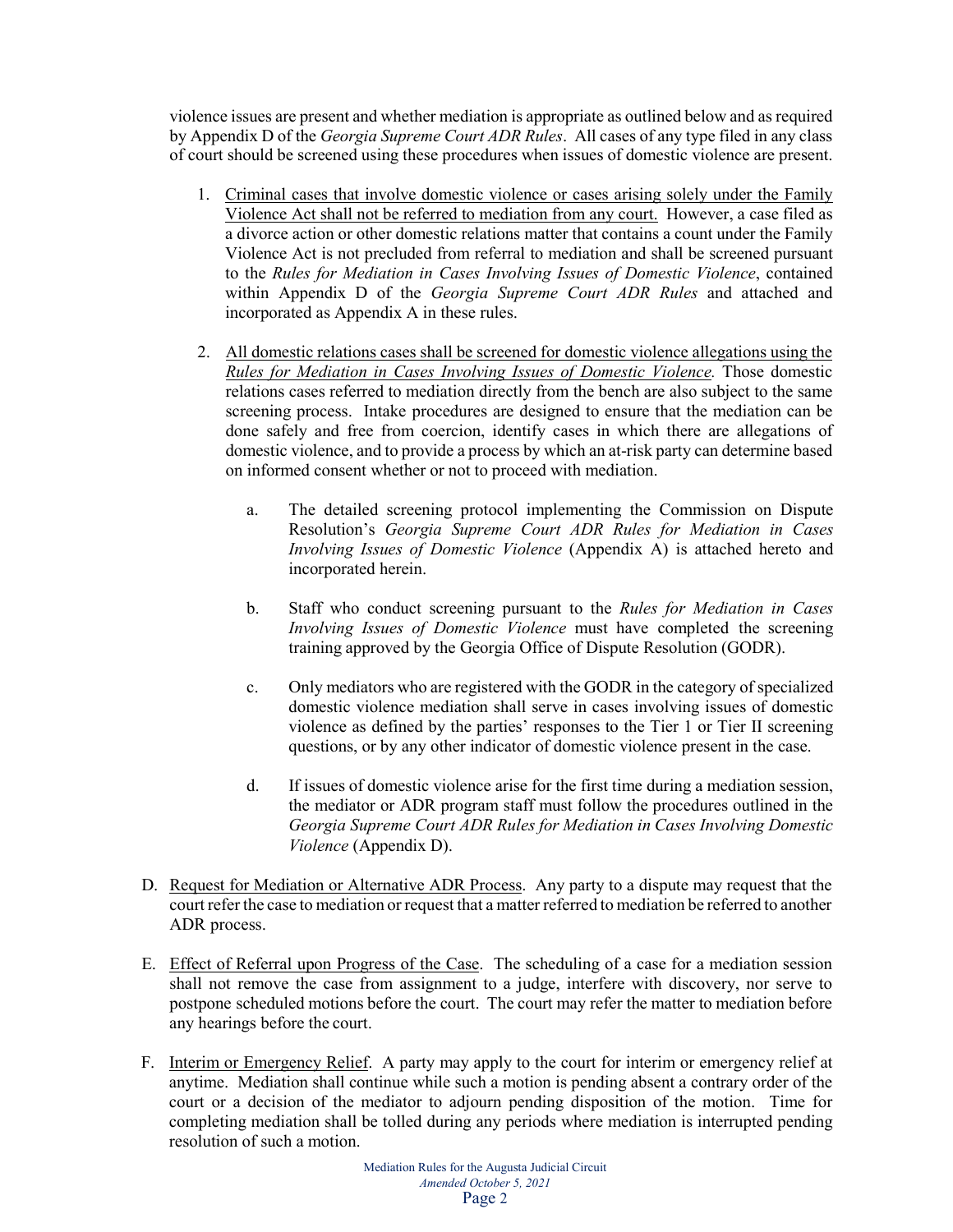- G. If court personnel other than judges are involved in ADR referral decisions, such individuals should receive appropriate training and shall work within clearly stated written policies, procedures, and criteria for referral. The GODR will assist courts in developing guidelines for training court personnel in referral decisions.
- H. In actions brought by state agencies seeking to enjoin activities injurious to the public interest, the agency may within ten days of service of the action make a showing to the trial court that referral to ADR would adversely affect the public interest. Upon a showing of reasonable probability of such adverse effect, the court may proceed with emergency measures provided by law. Later referral to an ADR process may be appropriate if the emergency measures do not bring the case to conclusion.
- I. The court may impose a users' fee upon any party participating in mediation who has not paid a filing fee surcharge at the time the action was filed.

## **RULE 3. TIMING OF MEDIATION PROCESSES**

- A. The timing of the referral will be determined on a case-by-case basis and set forth in the order of referral.
- B. **Notice**. The parties shall select a registered mediator from the AJC ADR Program roster in accordance with Rules 5 and 6 of these rules. Within ten calendar days after the case is referred to mediation, the parties must inform the court program director or designated staff in writing of the name of the mediator selected and agreed to by all parties and the date and time of the mediation. Providing notice to the ADR Office is the plaintiff's responsibility; however, upon agreement, anyone may notify the ADR Office and schedule the mediation.

## **RULE 4. EXEMPTION OR EXCLUSION OF CASES FROM MEDIATION**

- A. Any party to a dispute may petition the court to have the party's case removed from an ADR process if any of the following apply:
	- 1. The issue to be considered has been previously submitted to an approved ADR process.
	- 2. Other good cause is shown before the judge to whom the case is assigned.
	- 3. The issues have been referred by consent order of court to a private provider of ADR services.
- B. The following actions shall not be referred to ADR except upon petition of all parties or upon the court's own motion:
	- 1. Appeals from rulings of administrative agencies.
	- 2. Forfeitures of seized property.
	- 3. Habeas corpus and extraordinary writs.
	- 4. Bond validations.
	- 5. Declaratory relief.
	- 6. Uniform Interstate Family Support Act (UIFSA) actions.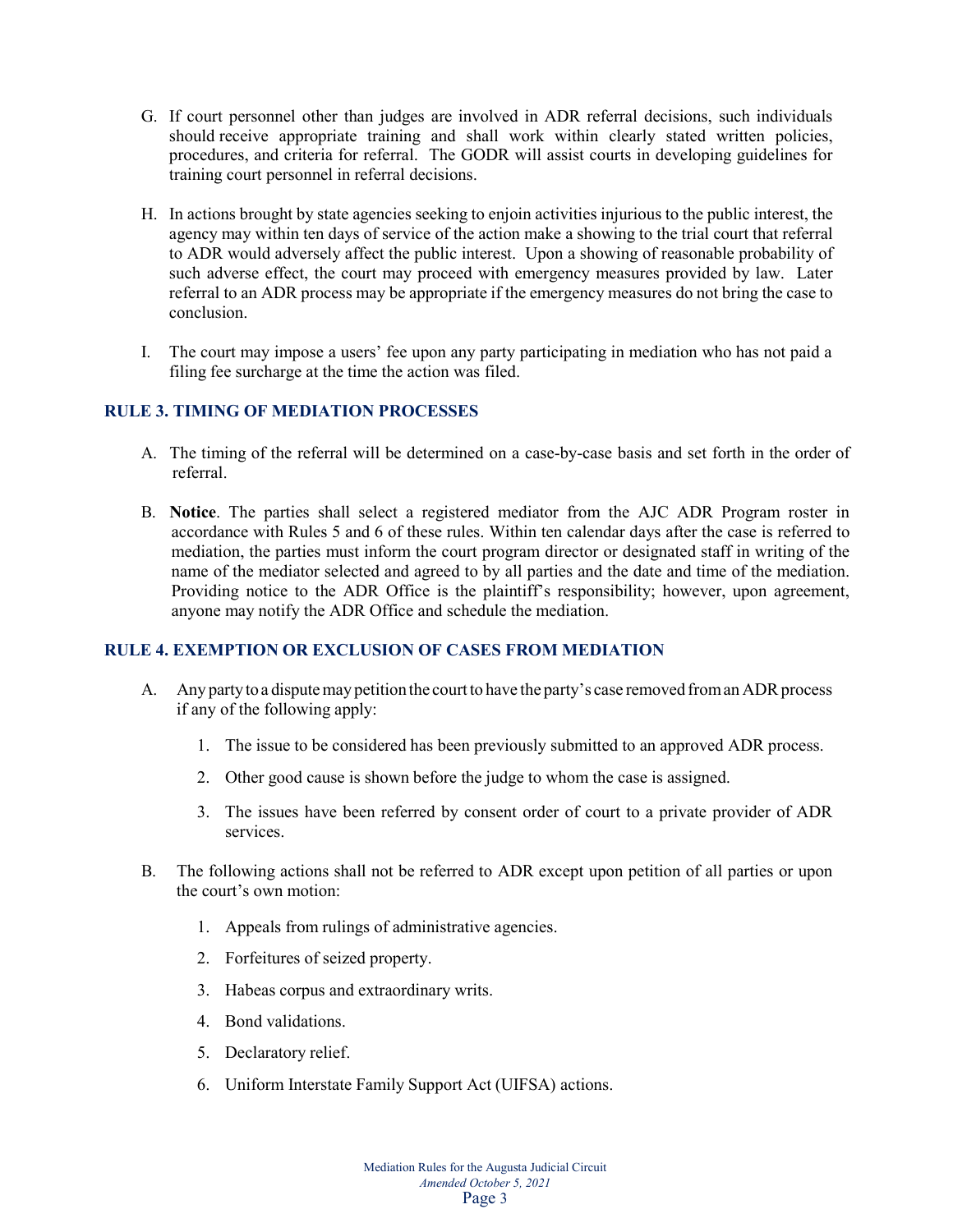## **RULE 5. APPOINTMENT & SELECTION OF THE MEDIATOR**

- A. The parties shall agree upon a mediator from the AJC ADR Program roster unless the case was referred by the Magistrate Court.
	- 1. Magistrate Court cases: Upon receipt of a referral order from Magistrate Court, the ADR Office will assign a qualified mediator from the program roster to mediate the case. The ADR Office will notify the parties/attorneys of record of the assignment. There will be no charge to parties in Magistrate Court cases. In these cases, the mediator's fee will be paid by the program at the rate set by the AJC ADR Program.
- B. After a case is filed, parties are free to choose a mediator, provided they are registered in the appropriate category, before a case is ordered to an ADR process. The confidentiality and immunity protections of the Georgia Supreme Court ADR Rules shall not apply to mediators not registered with the GODR.
- C. Once the case is ordered to an ADR process, parties shall select a mediator, provided the mediator chosen is registered with the GODR in the appropriate category.
- D. Parties should be allowed input into the choice of process as well as choice of mediator, if possible.
- E. If the parties referred or ordered by the court to an ADR process are unable to agree upon a mediator within 30 calendar days, the mediator shall be assigned by the court program. In either event, the mediator must be registered with the GODR.
- F. Any party may move to enter an order disqualifying a mediator for good cause. If the court rules that a mediator is disqualified from hearing a case, an order shall be entered setting forth a qualified replacement from the AJC ADR Program roster of registered mediators. The motion disqualifying the mediator shall be presented to the ADR Office in writing, and the ADR Office shall present the motion to the judge to whom the case is assigned.

## **RULE 6. MEDIATOR QUALIFICATIONS FOR SERVICE IN THE PROGRAM**

- A. The qualifications for service as a mediator in the AJC ADR Program shall be determined by the superior court judges of the judicial circuit. The qualifications shall be:
	- 1. All mediators must maintain the minimum qualifications set out in the Supreme Court Rules for Alternative Dispute Resolution.
	- 2. All mediators must be in good standing and in "active/approved" status with the Georgia Office of Dispute Resolution.
	- 3. All mediators must provide current contact information to the ADR Office and comply with all AJC ADR Program requirements to include accepting reduced fees and pro bono mediations.
- B. The program must maintain a roster of mediators chosen for service in the program.
- C. Mediators serving in the program must be evaluated by the program on an ongoing basis.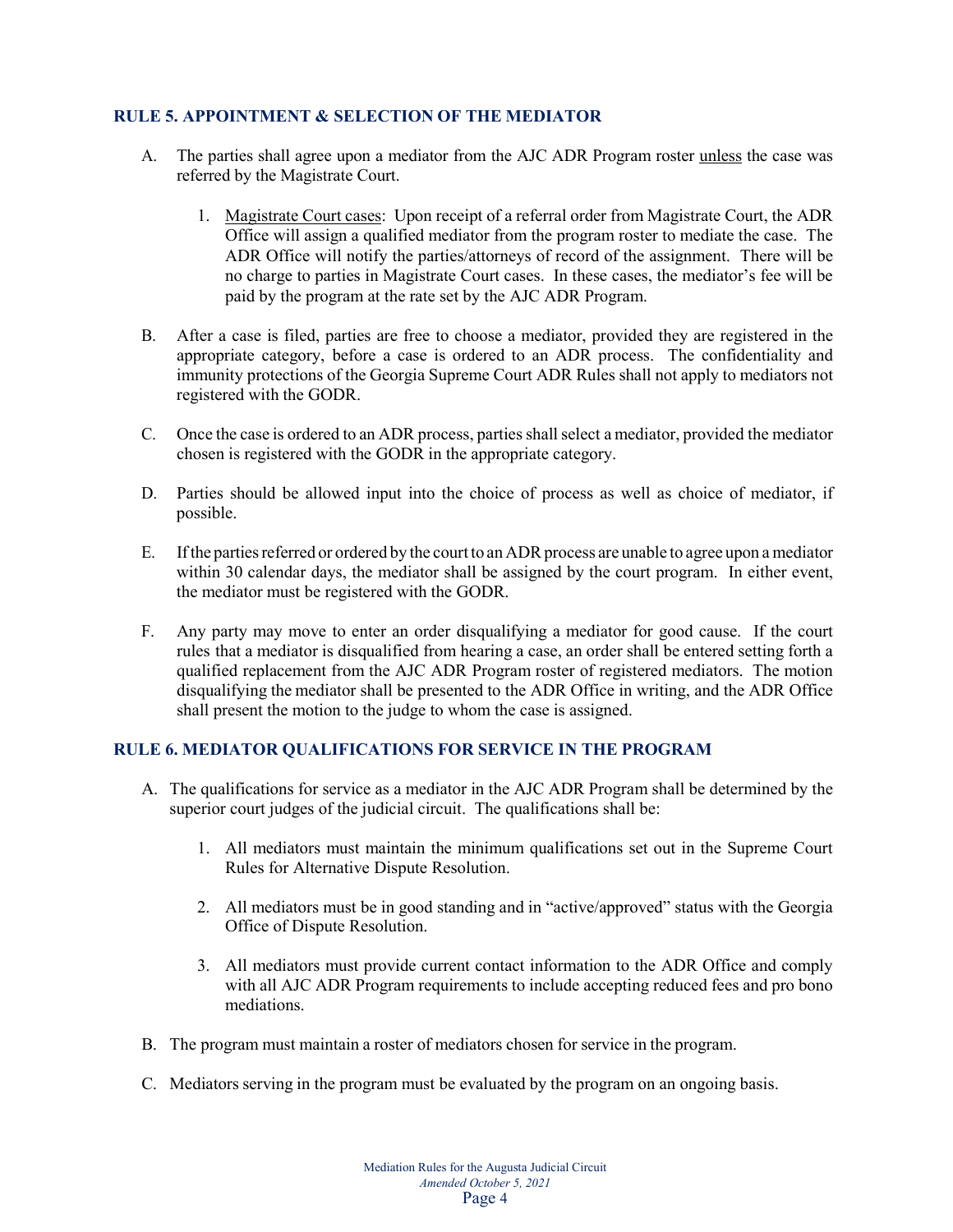## **RULE 7. COMPENSATION FOR MEDIATORS COMPENSATED BY THE PARTIES**

- A. Mediators must list their fee schedules as part of their application with the court program. The court program will review each fee schedule for reasonableness.
- B. The assigned judge may order either or both parties to pay or share the cost of the mediator. When the compensation is set by the court, the costs will be predicated upon the following: (1) complexity of the litigation; (2) degree of skill necessary to mediate the case; and, (3) ability of the parties to pay.
- C. Before being placed on the roster, a mediator must agree to provide pro bono hours and hours at reduced rates to defray mediation costs for parties with limited ability to pay. The number of hours required shall be determined by the superior court judges of the circuit.
- D. A mediator who is compensated by the parties may be required to remit an administrative fee to the ADR Office by the close of the next business day following receipt of payment or partial payment of mediation compensation.
- E. Neutrals may require payment from the parties, but are not prohibited from providing services pro bono on a volunteer basis in their discretion.
- F. An ADR board's fee schedule may provide for compensation of neutrals in instances such as a failure to appear of the parties or other circumstances in the board's discretion.

## **RULE 8. CONFIDENTIALITY & IMMUNITY**

- A. Any statement made during a mediation or as part of intake by program staff or mediator in preparation for a mediation shall: (1) be confidential; (2) not be subject to disclosure; (3) may not be disclosed by the mediator or program staff; and (4) not be used as evidence in any subsequent administrative or judicial proceeding. A written and executed agreement or memorandum of agreement resulting from a court-annexed or court-referred mediation shall not be subject to the confidentiality described above.
- B. Unless otherwise provided by the local court program ADR rules, any document or other evidence generated in connection with a mediation is not subject to discovery. A written and executed agreement or memorandum of agreement resulting from a mediation session shall be discoverable unless the parties agree otherwise in writing. Otherwise discoverable material shall not be rendered immune from discovery solely because such material was used in the mediation process.
- C. Unless otherwise provided by court ADR rules, neither the mediator nor any observer present with permission of the parties in a court ADR process may be subpoenaed or otherwise required to testify concerning a mediation in any subsequent administrative or judicial proceeding. A mediator's notes or records shall not be subject to discovery. Notes and records of a court ADR program shall not be subject to discovery to the extent that such notes or records pertain to cases and parties ordered or referred by a court to the program.

## **RULE 9. EXCEPTIONS TO CONFIDENTIALITY**

- A. Confidentiality on the part of program staff or the mediator shall not extend to the issue of appearance.
- B. Confidentiality shall not extend to situations in which: (1) there are threats of imminent violence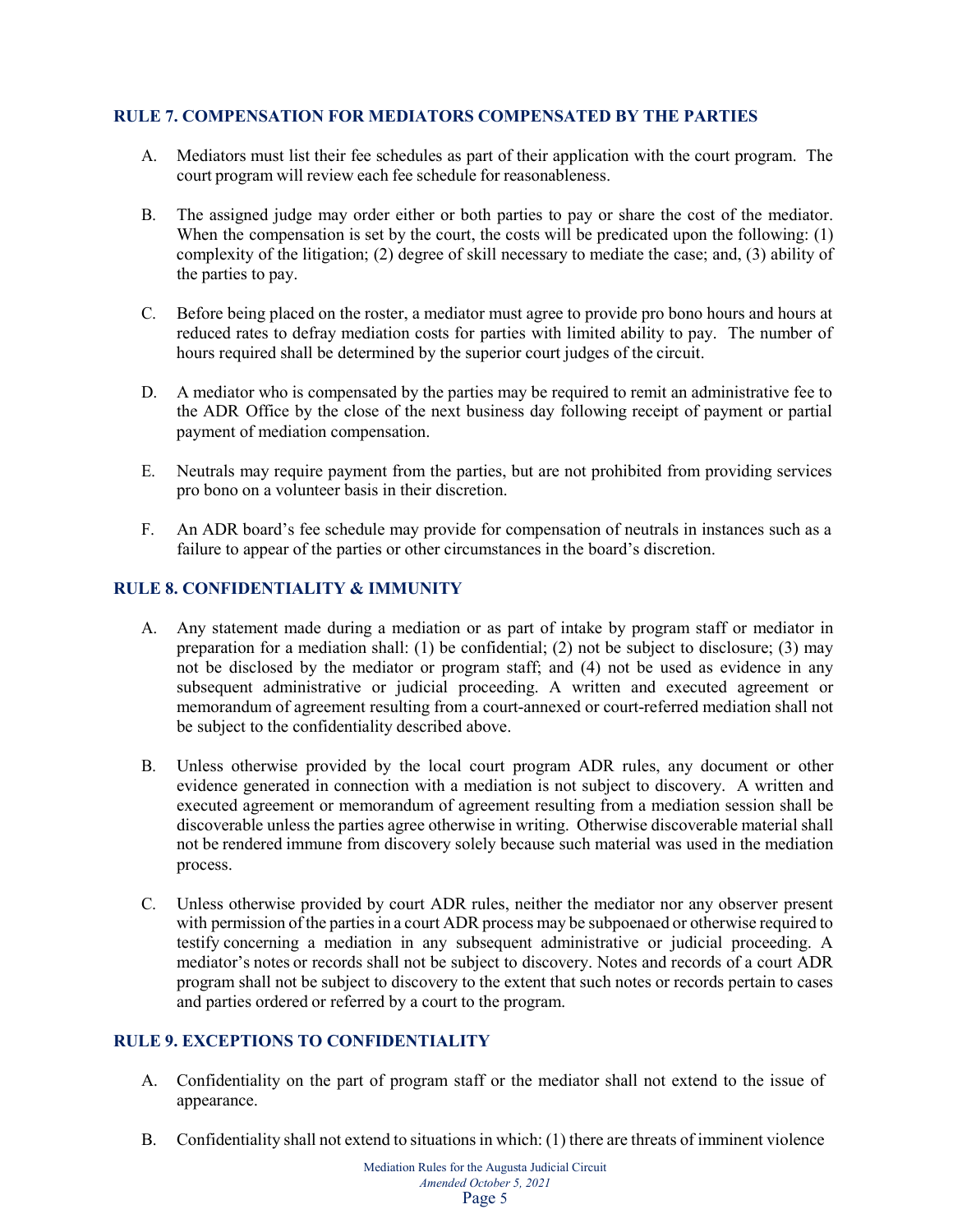to self or others; (2) a mediator believes that a child is being abused; (3) the safety of any party orthird person is in danger; or (4) a party asserts that their capacity to conduct good faith negotiations and to make informed decisions for themselves was impaired during the mediation as provided by the Supreme Court of Georgia in Wilson v. Wilson, 282 Ga. 728 (2007).

- C. The scope of the confidentiality of ADR proceedings shall be governed by the ADR Rules of the Supreme Court of Georgia and the Commission on Dispute Resolution's Advisory Opinions and Ethics Opinions.
- D. Confidentiality shall not extend to documents or communications relevant to legal claims or disciplinary complaints brought against a mediator or an ADR program and arising out of an ADR process, regardless of whether such claim or complaint is brought before the Georgia Commission on Dispute Resolution, made as a motion, sent to a court program's local complaint process, or raised in some other manner. Documents of communications relevant to such claims or complaints may be revealed only to the extent necessary to protect the mediator or ADR program. Nothing in this rule shall negate any statutory duty of a mediator to report information.
- E. Parties should be informed of limitations on confidentiality at the beginning of each session.
- F. The collection of information necessary to monitor the quality of an ADR program shall not be considered a breach of confidentiality.
- G. More details regarding the specific exceptions to confidentiality can be found in the Georgia Supreme Court's ADR Rules, and the Commission's Advisory Opinions and Ethics Opinions.
- H. No ADR program staff member, mediator, or court personnel may be held liable for civil damages for any statement, action, omission, or decision made in the course of carrying out any of the activities described in these Rules or in any ADR process.

## **RULE 10. APPEARANCE**

- A. The appearance of all parties shall be required at any ADR session scheduled pursuant to a court order and coordinated by a local program. The requirement that a party appear at a dispute resolution session shall be satisfied if the following persons are present:
	- 1. The party, the party's representative, or both the party and the party's representative. A party's representative must have full authority to settle without further consultation and have a full understanding of the dispute and full knowledge of the facts.
	- 2. A representative of the insurance carrier for any insured party, if any. An insurance carrier's representative must have full authority to settle without further consultation.
- B. Unless ordered by the court, an attorney shall not be required to attend a mediation session. An attorney shall not be excluded by the court or the mediator from attending a mediation session.
- C. Virtual attendance is available upon written request to the ADR Office by one or more parties.
- D. Children are not permitted at the mediation session under any circumstance.

## **RULE 11. SANCTIONS FOR FAILURE TO APPEAR**

A. If a party fails to appear at a duly noticed mediation without good cause, or fails to give 24 hours' notice of a cancellation or rescheduling, the ADR Office shall notify the judge to whom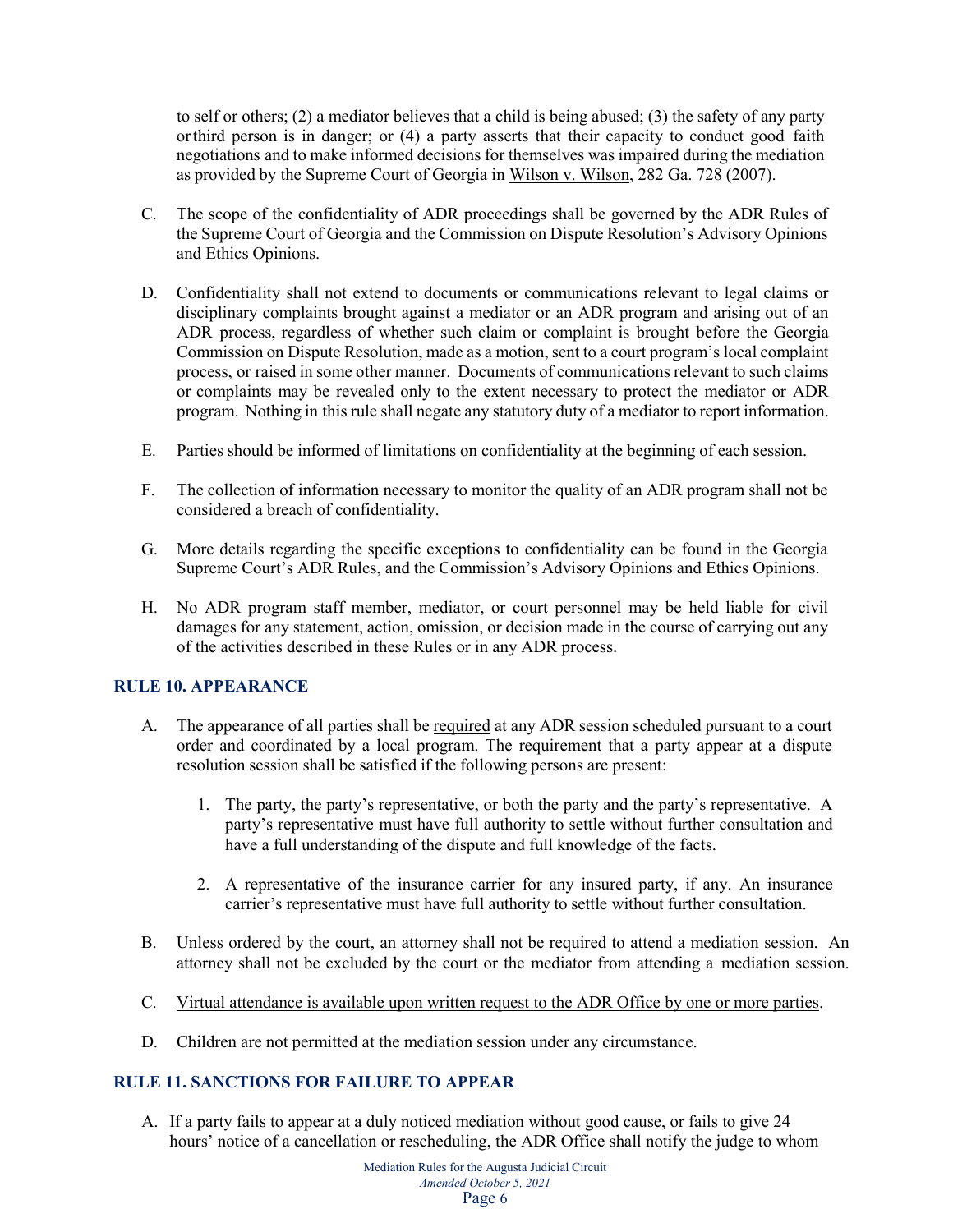the case is assigned. The judge may find the party in contempt and impose appropriate sanctions.

- 1. Domestic Relations cases only: Failure to bring a current, notarized financial affidavit constitutes a failure to appear and may result in sanctions.
- The judge, upon motion, may impose sanctions including the award of mediator and attorneys' B. fees against the party failing to appear.

## **RULE 12. COMMUNICATION WITH PARTIES**

- A. The only *ex parte* communication between a party and the mediator outside of the mediation session shall be for the purposes of verifying appointment times and locations or answering questions about the mediation process and procedures.
- B. In certain cases, the ADR Office may permit a mediator to begin the mediation process prior to the appointed time by receiving written reports or speaking with each party prior to a joint session.
	- 1. In these cases, the mediator must review the AJC ADR Program guidelines prior to such action with all parties, must inform all parties of the mediator's billing practices for this time, and must inform all parties and the ADR Office that these activities are taking place prior to the time set for the mediation session.
- C. The mediator may meet privately with any party or any attorney during the mediation session.

## **RULE 13. COMMUNICATION WITH THE COURT**

- A. To preserve the objectivity of the court and the neutrality of the mediator, there should be no communication between the mediator and the court. If any communication between the court and a mediator is necessary, the communication shall be in writing and shall be made through the court program director. Copies of any written communication with the court shall be given to parties and their attorneys.
- B. Once a mediation is underway in a given case, contact between the ADR Office and the court concerning that case should be limited to the following:
	- 1. Communicating with the court about the failure of a party to attend.
	- 2. Communicating with the court with the consent of the parties concerning procedural action on the part of the court which might facilitate the mediation process.
	- 3. Communicating to the court the mediator's assessment that the case is inappropriate for mediation.
	- 4. Communicating any request for additional time to complete the mediation process.
	- 5. Communicating information that the case has settled or has not settled and whether agreement has been reached as to any issues in the case.
	- 6. Communicating the contents of a written and executed agreement or memorandum of agreement unless the parties agree in writing that such agreement should not be disclosed.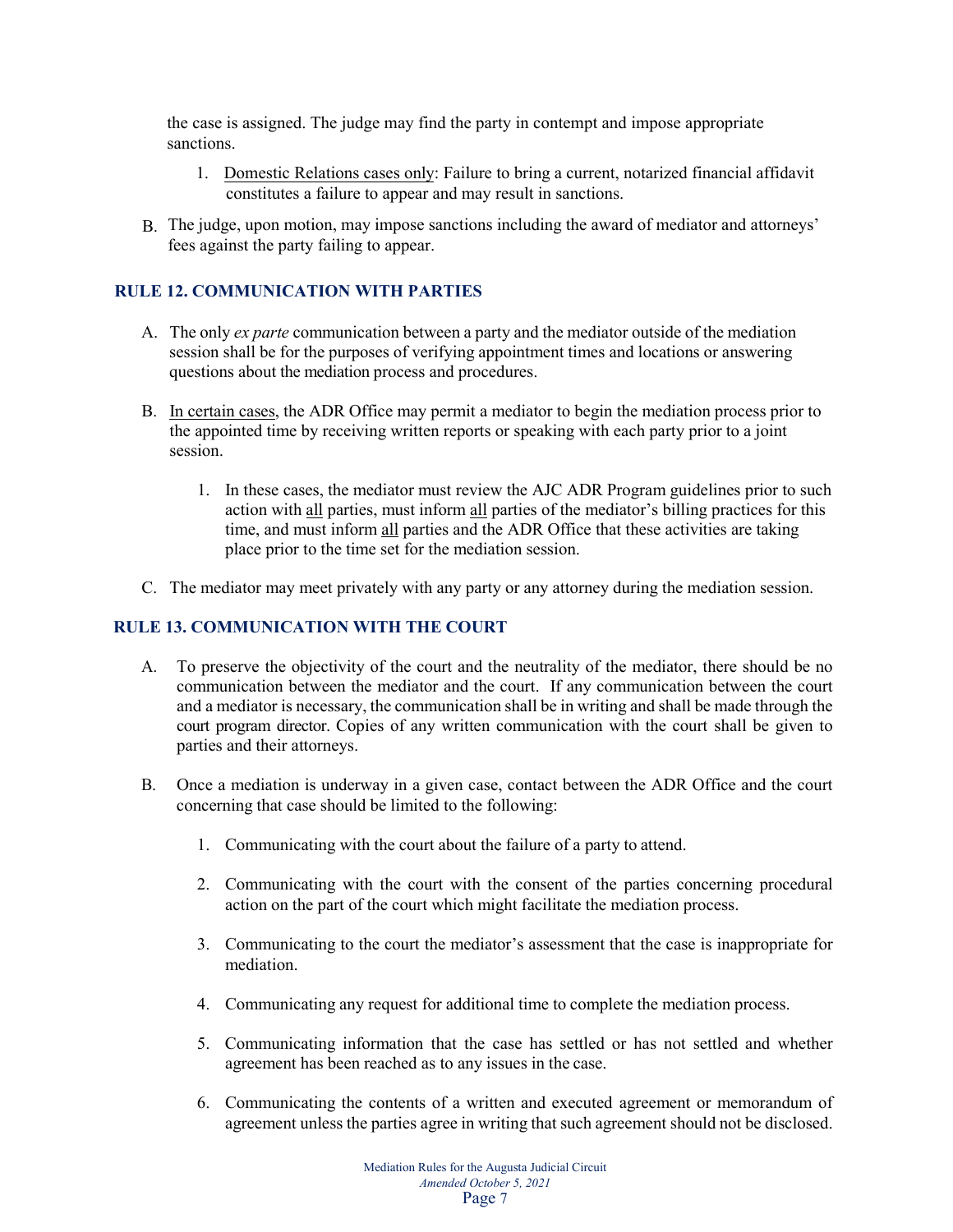7. Communicating with the consent of the parties any discovery, pending motions, or action of any party which, if resolved or completed, would facilitate the possibility of settlement.

## **RULE 14. COMPLETION OF MEDIATION**

- A. Mediation shall be completed by the deadline outlined in the Order referring the case to the AJC ADR Program unless the mediation deadline is extended by subsequent order of the court, or by a deadline provided for in any standing order or other order of the court. Any motion to extend the time frame to complete the mediation process shall be submitted to the court program director, who shall present the motion to the judge to whom the case is assigned.
- B. **Length of Mediation**. The duration of the mediation session will vary. The mediator may adjourn the mediation session at any time and may set times for reconvening the adjourned session notwithstanding Rule 3 (A) of these rules. No further notification is required for parties present at the adjourned session.
- C. **Agreement**. If an agreement is reached, it shall be reduced to writing if possible at the end of the mediation session or within three calendar days after the mediation. The mediator shall draft the agreement unless all parties determine otherwise.
	- 1. If a party is represented by counsel who is present at the mediation, an agreement shall be drafted by the mediator and signed by all present at the end of the mediation session.
	- 2. If a party is unrepresented or is represented by an attorney who is not present, the agreement shall be drafted by the mediator and signed by all present at the end of the mediation session and copies shall be provided to all parties. A party who does not have representation present must have an opportunity to have the agreement reviewed by an attorney. If there is no objection to the agreement within five business days following the mediation session, the agreement may be submitted to the court by the ADR Office and will be binding upon all parties enforceable as a settlement agreement.
	- 3. If there is an objection, the party objecting to the mediated agreement must notify the opposing party and the ADR Office in writing no later than 5:00 p.m. on the fifth business day following the session.
- D. If a partial agreement is reached, the agreement should be drafted by the mediator and signed by all present at the end of the session, in the same manner as the full agreement above.
- E. If the parties do not reach an agreement as to any matter as a result of mediation, the mediatorshall report the lack of an agreement to the court program. The AJCADR Program Director or designated staff shall notify the judge to whom the case was assigned of the lack of an agreement. With the written consent of the parties, the mediator's report may also identify any pending notices or outstanding legal issues, discovery processes, or other action by any party which, if resolved or completed, would facilitate the possibility of a settlement.
- F. Written and executed agreements or memoranda of agreement reached as a result of a court ADR process are enforceable to the same extent as any other agreement. Oral agreements shall not be enforceable.

## **RULE 15. EVALUATION**

A. Evaluation of the program. Data shall be collected on an ongoing basis to ensure the quality of the program. Such data may include evaluation by parties and attorneys of the ADR process as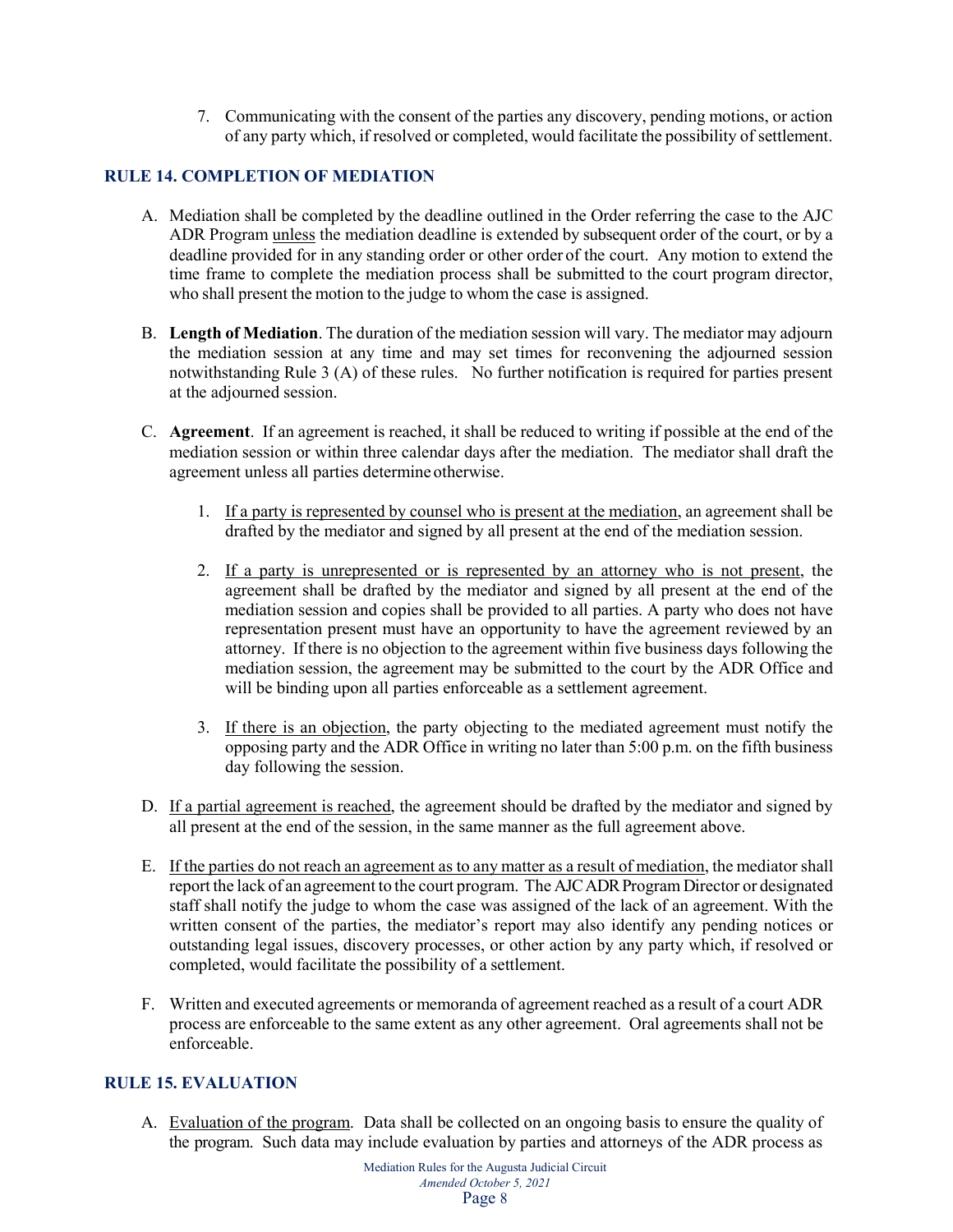applied to their case, the performance of the mediator in the case, and ways to improve the effectiveness of the ADR program. A court program may use such data to improve the quality of programs and shall share all available data with the GODR to provide statewide statistics. Data concerning settlement rate shall not be used as the sole basis for program funding or program evaluation.

- B. Evaluation of mediators:
	- 1. Court programs shall establish procedures to monitor the performance of mediators on an ongoing basis. Court programs shall not use data concerning settlement rate as the sole basis for the evaluation of a mediator.
	- 2. Procedures should be established to remove incompetent, ineffective, or unethical mediators from the roster. Such procedures should also include reporting removal to the GODR so that a mediator's registration may be reconsidered. Only registered neutrals may serve on an ADR court program roster.

## **RULE 16. FEE WAIVER APPLICATIONS**

- A. Qualification. Parties determined indigent, whose income does not exceed over 125% of the Federal Poverty Guidelines for the State of Georgia in the applicable calendar year, and whose mediator is assigned by the ADR Office.
- B. Rules for Applying:
	- 1. Parties must complete the required application. The application must be received in the ADR Office within at least ten days prior to the scheduled mediation date.
	- 2. Domestic Relations cases: A fee waiver application will not be considered unless the applicant has completed the domestic violence screening as required by Rule 4(b) of the GA Supreme Court ADR Rules (effective January 1, 2021) and filed a current financial affidavit.
	- 3. The ADR Office will assign the mediator in cases with approved fee waivers unless otherwise determined by the ADR Office.
	- 4. Each party seeking a fee waiver must apply individually. Mediation fee waivers or fee reductions are approved on an individual basis. If only one party requested and was granted a fee waiver, the other party is required to pay their portion of the mediator's hourly rate. All fees are due at the mediation session unless otherwise arranged with the mediator prior to the mediation date.
- C. Confidentiality. All efforts shall be taken by the mediator and others to keep confidential the fact that one or more parties have applied and been granted a fee waiver.

## **RULE 17. INTERPRETERS**

A. The AJC ADR Program will provide interpreting services for court ordered mediation sessions, if needed. The ADR Program will pay the interpreter for these services through the ADR Fund.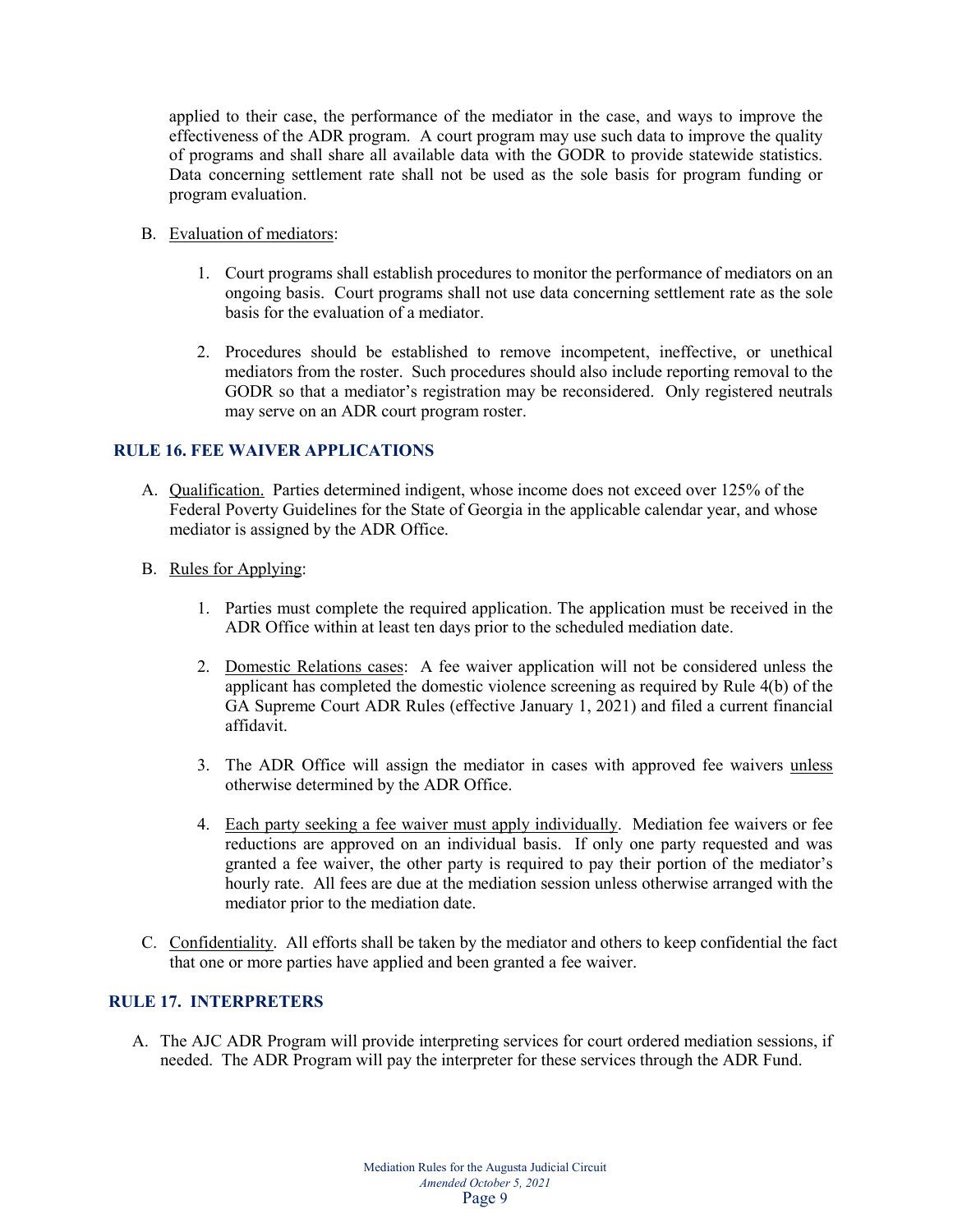## **APPROVAL & INCORPORATION**

The foregoing Mediation Rules for the Augusta Judicial Circuit are hereby approved by the AJC ADR Board of Trustees and incorporated into the Augusta Judicial Circuit ADR Rules.

This  $5^{\text{th}}$  day of October, 2021.

Hon. Daniel J. Crafg, Chief Judge of Superior Court ADR Board of Trustees, Chairperson Augusta Judicial Circuit

Mediation Rules for the Augusta Judicial Circuit Amended October 5, 2021 Page 10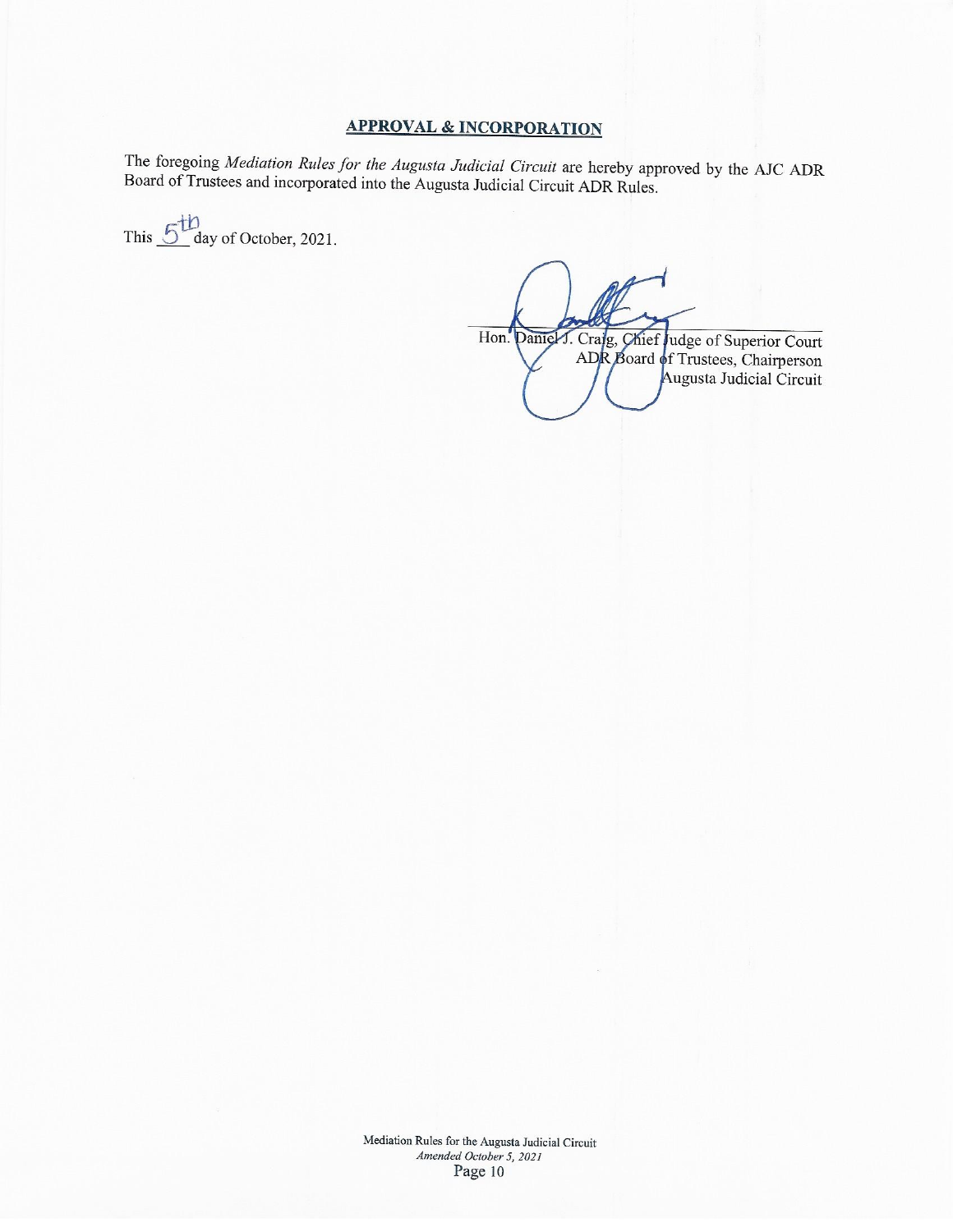## **APPENDIX A:**

## **RULES FOR MEDIATION IN CASES INVOLVING ISSUES OF DOMESTIC VIOLENCE**[1](#page-10-0) **IN THE AUGUSTA JUDICIAL CIRCUIT**

*As amended by the Georgia Commission on Dispute Resolution, May 5, 202[12](#page-10-1) ; Effective: January 1, 2021*

The Georgia Commission on Dispute Resolution has studied the issue of domestic violence (DV) and its impact on the mediation process intermittently since 1994. In 1994, the Domestic Violence advocacy community was divided, with some members of the community believing mediation could be beneficial in these cases while others remained skeptical. The drafters ultimately decided that depriving a survivor ofdomestic violence the right to mediate could be seen as another form of victimization. Decreasing survivor autonomy by delaying or denying mediation rights could reduce empowerment and selfdetermination while increasing the costs associated with family law matters. On April 6, 1995, the Commission adopted the Guidelines for Mediation in Cases Involving Issues of Domestic Violence.

The Guidelines put in place were innovative for their time; however, a great deal of research and practice occurred in the intervening years. Therefore, in 2015, the Commission decided to revisit and update the processes used in Georgia for addressing these concerns in mediation. This effort became a collaboration between the Georgia Commission on Dispute Resolution, the Georgia Commission on Family Violence and individuals with expertise in the issue of domestic violence and/or mediation.

Throughout 2016-2018, a domestic violence working group composed of individuals with knowledge and experience in the areas of domestic violence, family violence, mediation, and Alternative Dispute Resolution (ADR) court policies and procedures met to update the guidelines and changed the policies to be consistent with new research in the field of domestic violence. Furthermore, theworking group recommended that the Guidelines be changed to rules. The group also considered how courts currently address the issues and how clients experience mediation in court, as well as information from collaboration acrossfields.

As a key partner and contributor, the Georgia Commission on Family Violence has both endorsed these rules and is committed to continued collaboration with the Georgia Commission on Dispute Resolution.<sup>3</sup>

## **GUIDING PRINCIPLES**:

The Working Group developed the following Guiding Principles to frame the work done.

- **a) Safety:** The rules should maximize safety for all participants. Cases referred to mediation must be properly screened for a history of violence and abuse. Mediators and program directors must be properly trained to understand the safety needs of victims during the process of mediation and understand the safety needs of victims and children in terms of any agreement obtained as a result of mediation.
- **b) Self-Determination:** Mediators and program directors must be properly trained to understand the dynamics of domestic violence and potential power imbalances between the partiesto provide the

<span id="page-10-0"></span><sup>&</sup>lt;sup>1</sup> The Guidelines for Mediation in Cases Involving Issues of Domestic Violence, promulgated by the Georgia Commission on Dispute Resolution, are hereby repealed, effective January 1, 2021.

<span id="page-10-1"></span><sup>&</sup>lt;sup>2</sup> The Rules for Mediation in Cases Involving Issues of Domestic Violence were adopted by the Georgia Commission on Dispute Resolution August 22, 2018, and amended on August 5, 2020 and May 5, 2021.

<span id="page-10-2"></span><sup>3</sup> On June 22, 2018, the Georgia Commission on Family Violence voted unanimously to endorse the Rules and to support a joint committee with the Commission on Dispute Resolution to oversee implementation, training, review, and revision of the Rules.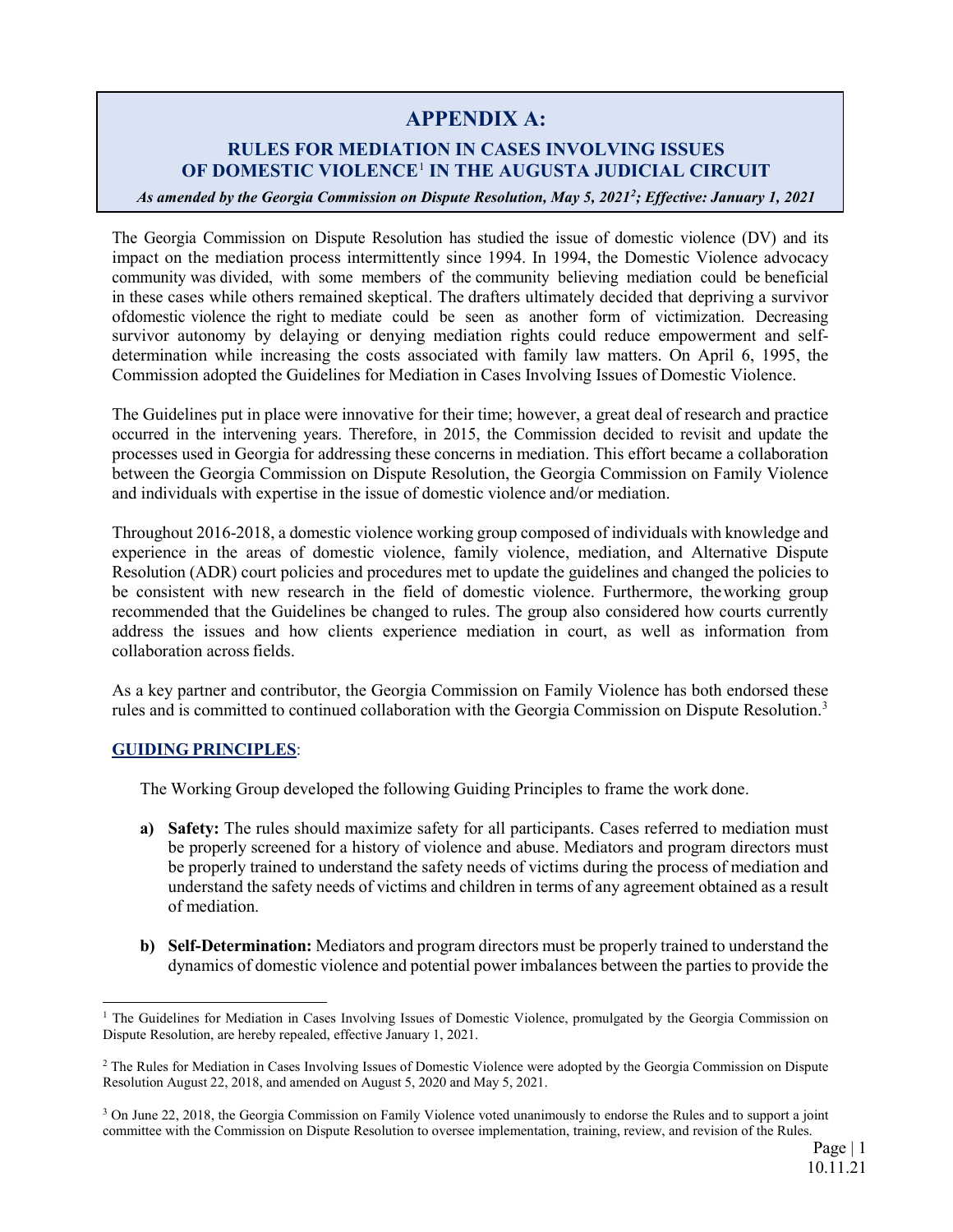victim a meaningful opportunity for self-determination and the ability to use her (or his) voice to advocate for a desired outcome.

- **c) Best Practices:** The rules should align with current best practices for providing safety to victims of violence and or abuse, conducting mediations, and training mediators.
- **d) Practical Implementation:** As applied on an individual and program level,the rules should be reasonable to implement so that mediators and local mediation programs are able to fully comply while continuing to provide speedy, efficient, and inexpensive resolution of disputes.

## **DEFINITIONS**:

- **a) Domestic violence** (also known as Intimate Partner Violence and Abuse (IPV/A)): causing or attempting to cause physical harm to a current or former intimate partner or spouse/ partner; placing that person in fear of physical harm; or causing that person to engage involuntarily in sexual activity by force, threat of force, or duress. In addition to acts or threats of physical violence, for purposes of these rules, domestic violence may include abusive and controlling behaviors (such as intimidation, isolation, and emotional, sexual or economic abuse) that one current or former intimate partner or spouse/partner may exert over the other as a means of control, generally resulting in the other partner changing her or his behavior in response. Even if physical violence is not present in these circumstances, such a pattern of abusive behavior may bea critical factor in whether or not a party has the capacity to bargain effectively. Therefore, a person conducting screening for domestic violence must be alert to patterns of behavior that, while not overtly violent, may indicate a pattern of domestic abuse that shall be treated as domestic violence for purposes of these rules.
- **b) Screening**: the evaluation of individuals to assess their suitability for participation in mediation; gathering information from parties to determine the presence of DV risk factors; the verification of the existence of a current or past temporary protective order through the Georgia State registry; the optional examination of available records to determine if domestic violence is an issue in the case<sup>4</sup>. ADR Program staff will endeavor to encourage full and honest disclosure of any domestic violence history or concerns by reassuring the party that their sensitive information will be handled appropriately and their concerns are taken seriously.
- **c) ADR Program Staff**: individuals charged with administering the ADR program.
- **d) At-Risk Party**: the individual who is the focus of the domestic violence screening done to determine suitability for mediation.
- **e) Domestic Violence (DV) Advocate**: An individual who has specialized training and is employed by or volunteers for an organization that provides services and support to survivors of domestic violence (IPV/A). The DV Advocate's role for the mediation session is to offer support and serve as a resource to the at-risk party. DV Advocates are required to sign the agreement to mediate as evidence of their understanding and agreement to the terms of confidentiality as outlined by the Supreme Court ADR Rules and Appendices.

## **GODR AND LOCAL PROGRAM REQUIREMENTS**:

**a)** The Georgia Commission on Dispute Resolution and the Georgia Office of Dispute Resolution

<span id="page-11-0"></span> <sup>4</sup> Temporary Protective Order, O.C.G.A. § 19-13-4 (2010).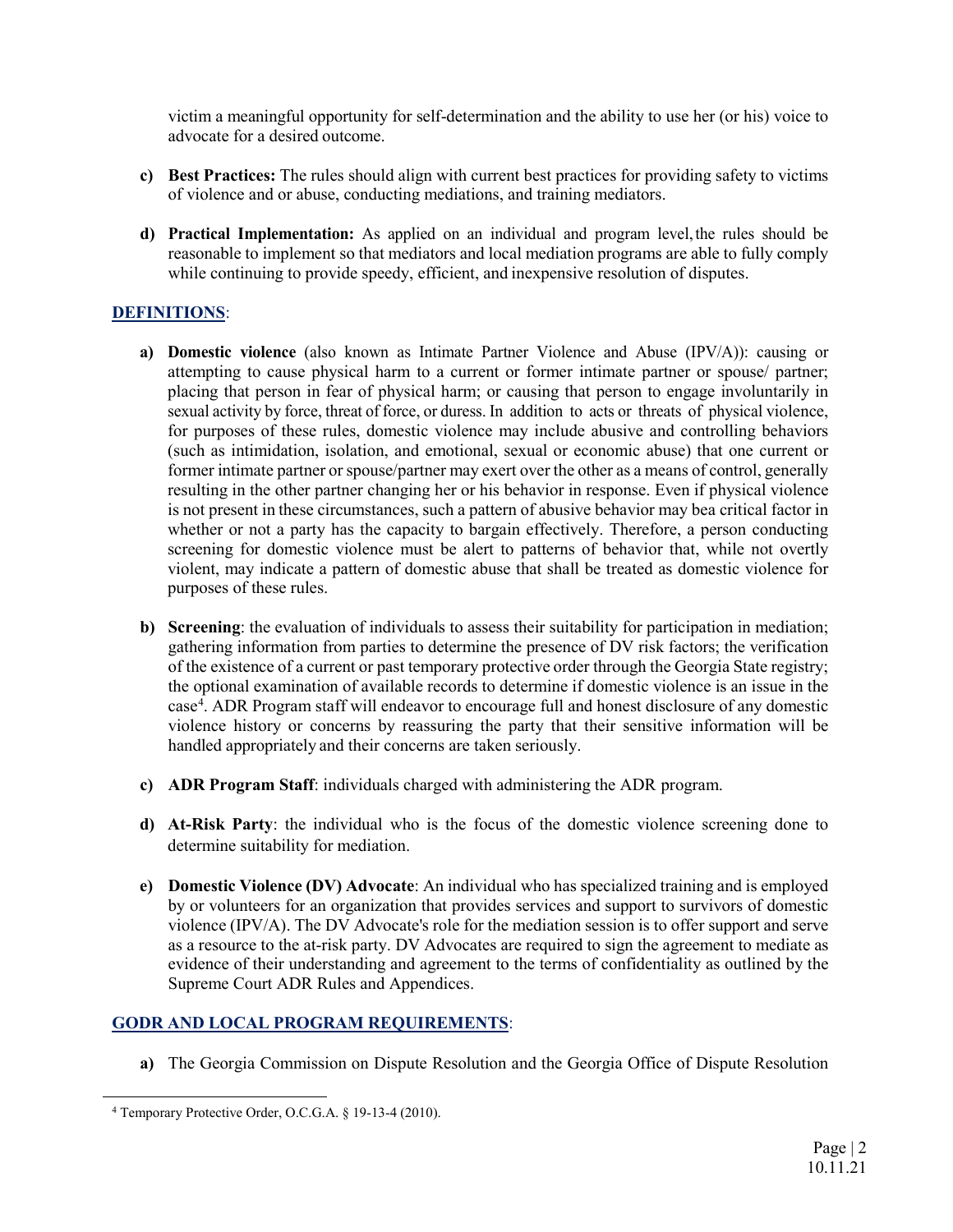(GODR) has developed rules to assist courts in designing appropriate intake procedures and training for intake personnel. Existing programs shall send a description of their intake and screening procedures based on these rules to the Georgia Commission on Dispute Resolution forreview. New programs shall provide a description of intake and screening procedures with any rules submitted to the Commission for approval.

- **b)** The Georgia Commission on Dispute Resolution and the Georgia Office of Dispute Resolution will assist courts in developing appropriate screening training.
- **c)** Every program should have no fewer than two mediators who are registered in Specialized Domestic Violence Mediation. All domestic violence mediators shall have completed 14 hours of *specialized issues of domestic violence in mediatio*n training and shall be registered in the category of Specialized Domestic Violence Mediation.
- **d)** No ADR program staff member, neutral, or court personnel can be held liable for civil damages for any statement, action, omission or decision made in the course of carrying out any of the activities described in these Rules or in any ADR process.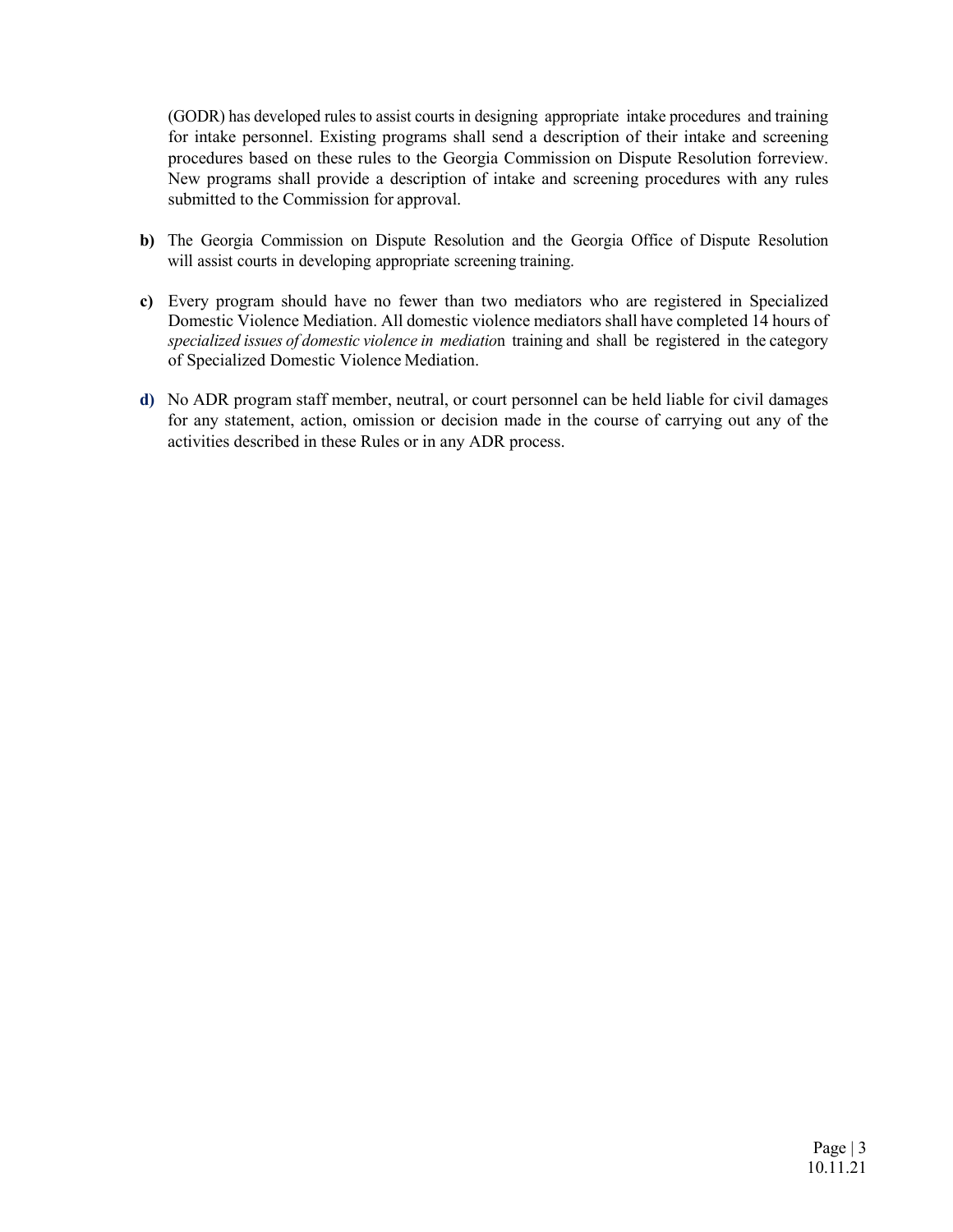# **RULES FOR MEDIATION IN CASES INVOLVING ISSUES OF DOMESTIC VIOLENCE (Also referred to as Intimate Partner Violence and Abuse IPV/A)**

## **RULE 1. REFERRAL TOMEDIATION**

- **a)** Criminal cases that involve domestic violence shall never be referred to mediation from any court.
- **b)** Cases arising solely under the Family Violence Act shall not be referred to mediation from any court.[5](#page-13-0) Mediators shall not facilitate the negotiation of issues related to criminal charges or the terms of any protective order in a domestic relations matter.
- **c)** All court programs shall screen domestic relations cases using the screening process outlined below. [6](#page-13-1) Those domestic relations cases referred to mediation directly from the bench are also subject to the domestic violence screening process.

## **RULE 2. SCREENING**

- **a) Purpose of screening.** The purpose of the mediation screening is to determine whether mediation can be done safely and free from coercion. Screening for domestic violence is a shared responsibility of court personnel, ADR program directors and staff, attorneys, mediators, and parties. However, the final determination as to the appropriateness of mediation will be made by the ADR program staff. Mediation brochures and parenting seminars for divorcing couples may be vehicles for dissemination of this information. GODR will maintain a webpage with DV resources, including the statewide hotline number (1.800.33HAVEN).
- **b) Informed consent**. The Ethical Standards for Neutrals (Appendix C, Chapter 1, Alternative Dispute Resolution Rules) place primacy on the principles of self-determination and voluntariness. These standards also require that parties be fully informed about the mediation process. In keeping with these principles and the necessity of protecting at-risk parties, ADR staff and court personnel, at-risk parties will be given the opportunity by the screener to exercise choice about whether to proceed with mediation prior to assignment of the case. The dynamics of a relationship characterized by a pattern of intimate partner violence and abuse may manifest in mediation. Thus, an at-risk party in such a relationship is provided with the choice of whether to mediate or not, in order to avoid further victimization and/or endangerment. To ensure that the at-risk party's choice to proceed with mediation is self-determined, the at-risk party must be provided with sufficient information about the process to make an informed choice. Listed below are the elements of mediation that must be shared with the at-risk party to ensure informed consent.
	- **1. Neutrality**: an explanation of the role of the mediator as a neutral person who will facilitate the discussion between the parties but who will not coerce or control the outcome;

<span id="page-13-0"></span><sup>&</sup>lt;sup>5</sup> A case filed as a divorce action or other domestic relations matter that contains a count under the Family Violence Act is not precluded from referral to mediation and should be screened pursuant to these rules. Mediators are specifically prohibited from mediating away protective orders or criminal charges related to criminal cases of domestic violence. This provision was added by the Georgia Commission on Dispute Resolution on March 22, 2005.

<span id="page-13-1"></span><sup>6</sup> While it is intended that the intake and screening protocol will be routinely applied to all domestic relations cases, programs should also use the screening process when allegations of domestic violence arise in other types of cases such as magistrate, juvenile, probate, and other court matters.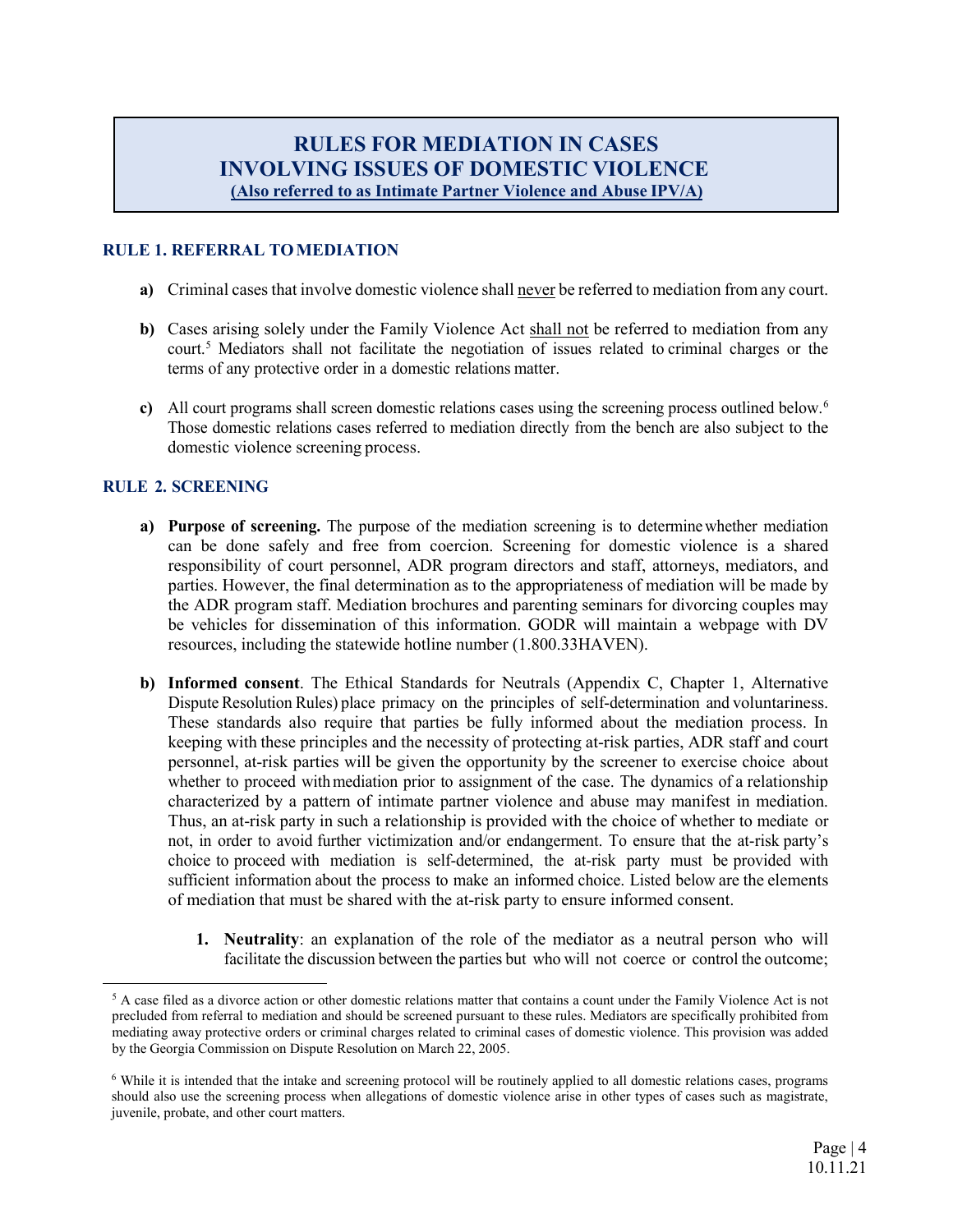explanation that the mediator will not allow abusive behavior and, while having skills in balancing power, will not in any way serve as an advocate for the at-risk party.

- **2. Confidentiality**: an explanation of confidentiality of the mediation session and any limitations on the extent of confidentiality.
- **3. Termination**: an explanation that the mediation can be terminated at any time by either party or the mediator.
- **4. Legal counsel**: an explanation that the at-risk party may bring an attorney to themediation or consult her or his attorney by telephone during the mediation as needed; and an explanation that if the at-risk party does not have an attorney, she or he may bring a DV advocate.
- **5. Expert advice**: an explanation that the mediator will not provide any legal or financial advice to the parties.
- **6. Process**: an explanation of how mediation is conducted (joint sessions, caucus, etc.) with an explanation of the option of shuttle (caucus only) mediation.
- **7. Good faith**: an explanation that parties will be expected to negotiate in good faith and therefore should be prepared to make full disclosure of matters material to any agreement reached; but that good faith does not in any way require parties to enter an agreement about which they have any reservations.
- **8. Effect of agreement**: an explanation that a mediated agreement, once signed, can have a significant effect on the rights of the parties and the status of the case.
- **c) Confidentiality in Screening for Domestic Violence**. ADR program directors and staff conducting screening for domestic violence shall keep information elicited confidential. Such information shall not be communicated to the court unless absolutely necessary for the safety of the parties and court personnel. If ADR program staff determine that the case is inappropriate for mediation based on the screening process, then the court will simply be notified of that determination. Neither ADR program staff nor the neutral in a court program ADR process may be subpoenaed or otherwise required to testify regarding information disclosed during the screening process or during a mediation. A neutral's notes or records are not subject to discovery. Notes and records of a court ADR program that contain a party's response to the screening questionnaires are not subject to discovery.

## **RULE 3. CONTACTING THE AT-RISK PARTY**

- **a)** If the at-risk party is represented by counsel, ADR program staff should consult with her or his attorney regarding the need to contact the at-risk party to conduct an interview to learn more about the allegations and to provide information about mediation so that the at-risk party can make an informed choice about whether to participate in mediation.
- **b)** When communicating with either party about the mediation, the ADR program staff should take care not to provide the at-risk party's address or other contact information to the other party.
- **c)** When calling to arrange an interview, ADR program staff should take precautions to ensure that the party is able to speak privately before beginning the screening; i.e. asking if the party iscomfortable speaking on the subject at that time, or if they would prefer to reschedule.
- **d)** During the phone contact with the at-risk party, ADR program staff should explain how the case came to his/her attention for further screening and the purpose of the screening, which is to allow the person to make an informed choice.
- **e)** When screening, ADR program staff should be aware that the screening process itself could place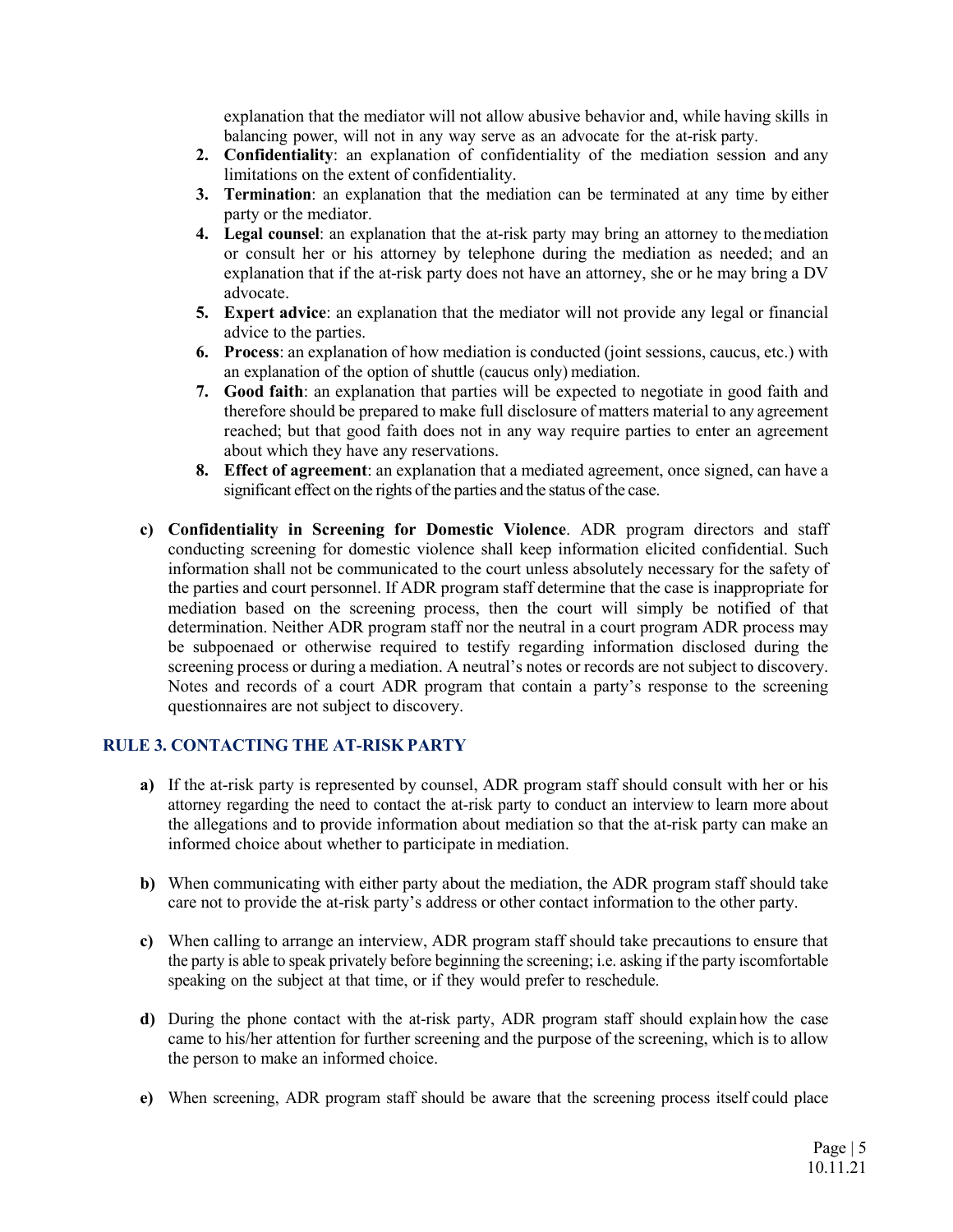an at-risk party in danger and must therefore ensure that the screening is conducted under safe and confidential circumstances.

## **RULE 4. PHASES OF SCREENING**

- **a) Tier I.** For Tier I screening, the program should inform the parties and attorneys of the screening requirements, which includes notice to complete the survey. If there is an attorney of record, the notice shall initially be sent to the attorney. If there is no attorney, the notice shall be sent directly to the parties. Notice may be sent by U.S. Mail, email, or other means as determined by the court program. If parties do not complete the survey online, they can email, mail, or call program staff to conduct the survey over the phone. The following statement shall be included in the questionnaire: "If you are concerned about the privacy of your responses or if you prefer to answer the question by telephone, please call 706-821-4882." The information from the screening will be easily accessed as needed by ADR program staff and mediators.
- **b)** If parties do not submit the Tier I survey prior to the scheduled mediation OR if the Tier I survey is returned and a party answers yes to any question (with the exception of Question #7a), then a screener shall conduct Tier II screening, contacting each party, preferably by phone; if a phone number is not available, the contact shall be made by mail or email.
	- **1.** If parties appear for mediation having never completed a DV screening, either the ADR program staff or the mediator shall conduct Tier I screening. The mediators shall be entitled to charge for the time it takes to complete both tiers of the screening.
	- **2.** If there has been no response to the Tier I screening survey, it cannot be determined that there is no domestic violence, and therefore the mediation should only be assigned to and conducted by mediator who is registered in the category of specialized domestic violence.

## **c) Survey Questions for Tier I.**

- **1.** Have you ever applied for or been granted a protective order, restraining order or stalking order against the other party?
- **2.** Is the Division of Family and Children Services (DFCS) and/or Adult Protective Services (APS) involved in this case? (Does not include requests for financial assistance).
- **3.** Has the other party ever been arrested for an act of violence or making threats against another person?
- **4.** Are you afraid of the other party?
- **5.** Do you have any concerns for your safety when the other party does not get his/her/their way?
- **6.** Has the other party ever tried or threatened during the course of the relationship to: (*check all that apply*)
	- **i.** Harm you
	- **ii.** Harm the children
	- **iii.** Harm other family members
	- **iv.** Harm family pets
	- **v.** Use a weapon to harm or intimidate you or others
	- **vi.** Harm self
	- **vii.** None of these apply
- **7. A**. Are you currently living in the same home with the other party?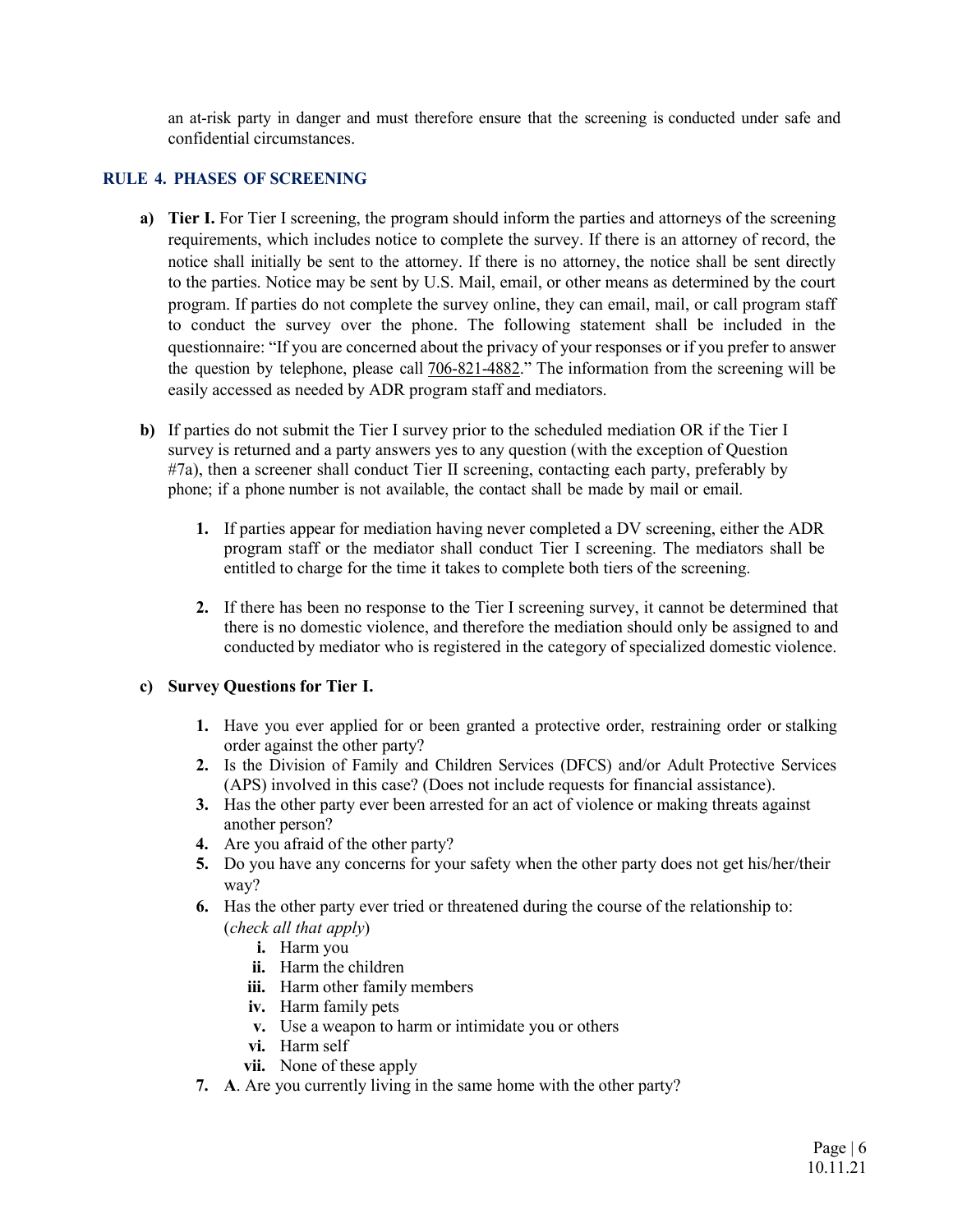- **B**. If so, do you think you would feel safe in returning home after discussing the issues in your case in mediation?
- **8.** Are there any other concerns about safety? If yes, please explain.

## **d) Survey Questions for Tier II**

- **1.** Review Tier I Questions.
- **2.** Do you know what mediation is and why it has been ordered in your case?
- **3.** What happens when you speak your mind and express your point of view to [*insert name*]?
- **4.** Has the other party ever denied you the right to access family resources such as money, transportation, a phone, etc.? If yes, please describe.
- **5.** Are you afraid of disagreeing with [*name*]? If yes, what happens when you disagree? Would you feel able to disagree with [*name*] if the two of you were in separate rooms and the mediator worked with you one on one?
- **6.** Has [*name*] discouraged you from spending time with friends and family?
- **7.** Has the other party ever sent you repeated e-mails, calls, social media contacts or other unwanted communication after you asked him/her/them to stop? Has the other party monitored your communication, social media, or your whereabouts? If yes, please explain.
- **8.** Have you ever canceled a temporary protective order or allowed one to expire against [*name*]?
- **9.** Has [*name*] interfered with your ability to speak to an attorney or other advocate?
- **10.** Has [*name*] discouraged you from working, accepting promotions, going to school, and being independent in general? If yes, how so?
- **11.** Has the other party ever hit, strangled, pushed, or slapped you?
- **e) Mediation Recommendation**. Based on the answers from the Tier II questions and on the presence or absence of <u>any other</u> indicators of abuse or coercion as perceived by the screener, the screener or ADR program director should determine if the case is appropriate for mediation. If it is determined that the case is appropriate for mediation, screeners shall discuss the following with the at-risk party:
	- **1.** If arrangements need to be made for the parties to arrive and leave the mediation session separately.
	- **2.** If arrangements need to be made for the session to be held entirely in caucus.

## **RULE 5. NEXT STEPS AFTER SCREENING**

After presenting information about the process of mediation and discussing the information elicited by the questions in Rule 4(e), the screener shall ask whether the at-risk party needs any further information about the mediation process in order to decide whether or not the at-risk party is willing to mediate.

The mediation process should proceed only if accommodations can be put in place that will enable the parties to:

- $\checkmark$  Speak up and negotiate for themselves,
- $\checkmark$  Feel safe and secure during and after the mediation, and
- $\checkmark$  Reach a voluntary, un-coerced agreement.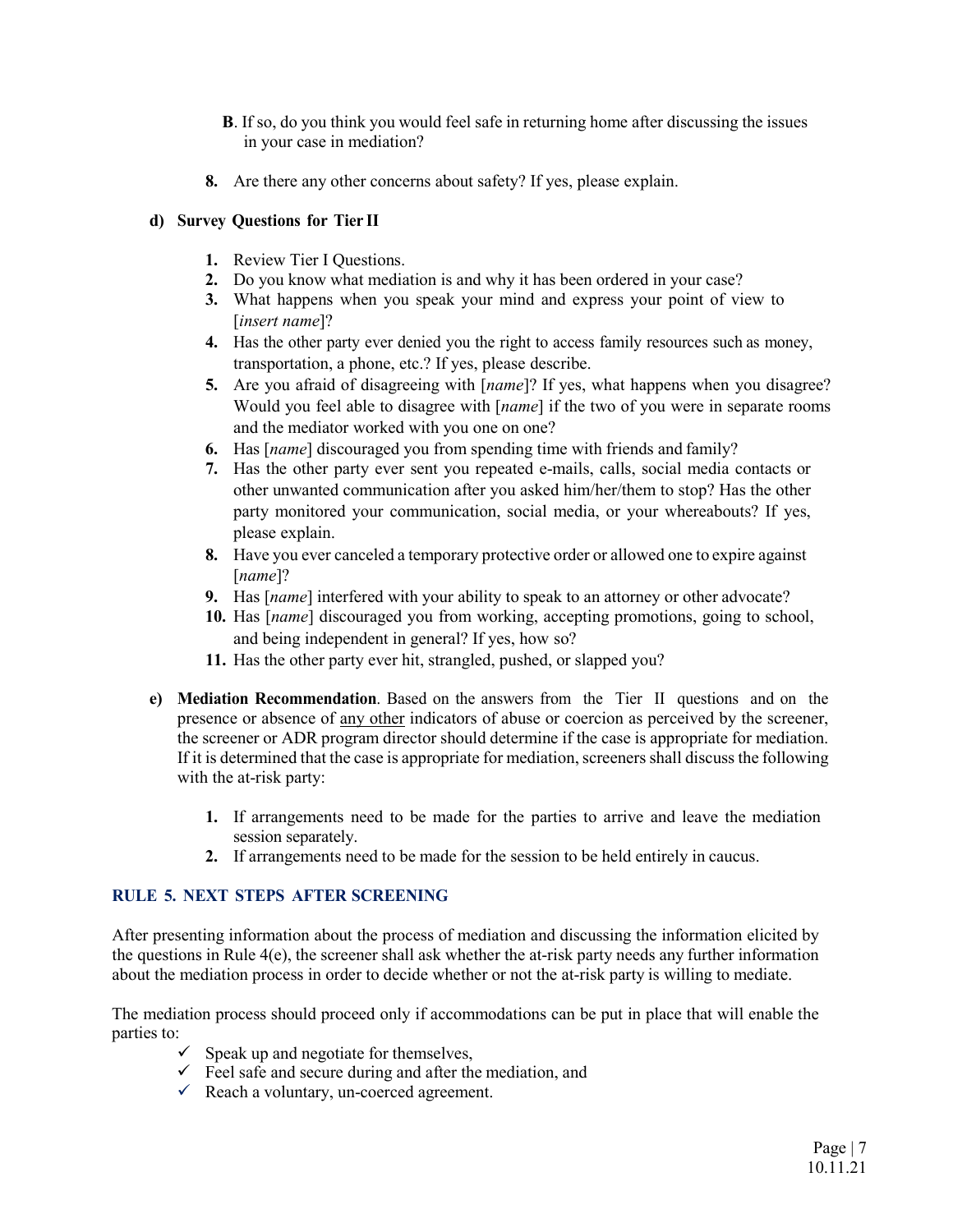## **RULE 6. REFERRAL TO MEDIATION IF DOMESTIC VIOLENCE ALLEGED**

After Tier II screening and the subsequent discussions described in Rules 4(e) and 5, the at-risk party may choose whether or not he or she wants to proceed with mediation. If represented, the party should be encouraged to discuss that decision with counsel and be given an opportunity to do so before making that decision.

- **a)** If the ADR program staff determines that the case is inappropriate for mediation based on the information from the screening, then they should convey this information to the court.
- **b)** If the at-risk party prefers to proceed with mediation, the case shall be sent to mediation unless the ADR program staff or the court determines that there is a compelling reason that this particular case should not be referred.
- **c)** If referred, the ADR program must take reasonable steps to ensure that the safeguards set forth in Rule 7 herein are in place for the mediation session.
- **d)** ADR program staff has final decision-making authority as to whether the mediation shall proceed,with great weight given to the preferences of the party who is perceived by ADR program staff to be at risk.
- **e)** ADR program staff and/or mediators shall provide at-risk parties the link to the GODR webpage and/or the Georgia's Statewide Domestic Violence Hotline (1.800.334.2836).

## **RULE 7. SAFEGUARDS FOR THE MEDIATION SESSION IN CASES INVOLVING ISSUES OF DOMESTIC VIOLENCE**

- **a)** All mediation sessions in cases involving issues of domestic violence must be conducted by a mediator registered in the Specialized Domestic Violence category.
- **b**) If screening was not completed prior to the time of mediation, the program or mediator shall screen the parties separately immediately prior to the scheduled mediation. If domestic violence is indicated during this screening, mediation cannot proceed without appropriate Tier I and, if applicable, Tier II screening.
- **c)** At the earliest possible point in the mediation, the mediator should explore power dynamics in order to:
	- a. confirm the comfort of each party with the mediation format, and
	- b. confirm the ability of each party to bargain for her/himself.
- **d)** ADR program staff and the mediator shall exercise care to avoid disclosure of the parties' place of residence, telephone numbers, email address, etc., by either the program staff or the mediator.
- **e)** The ADR program staff and/or mediator should encourage at-risk parties to have an attorney or DV advocate available for the entire session or sessions.
- **f)** The ADR program staff and/or mediator shall offer to arrange for the parties to arrive and leave the mediation session separately and shall make such arrangement if requested.
- **g)** The ADR program staff and/or mediator shall offer the option of the entire session being in caucus and/or in a virtual environment and shall make such arrangements if requested.